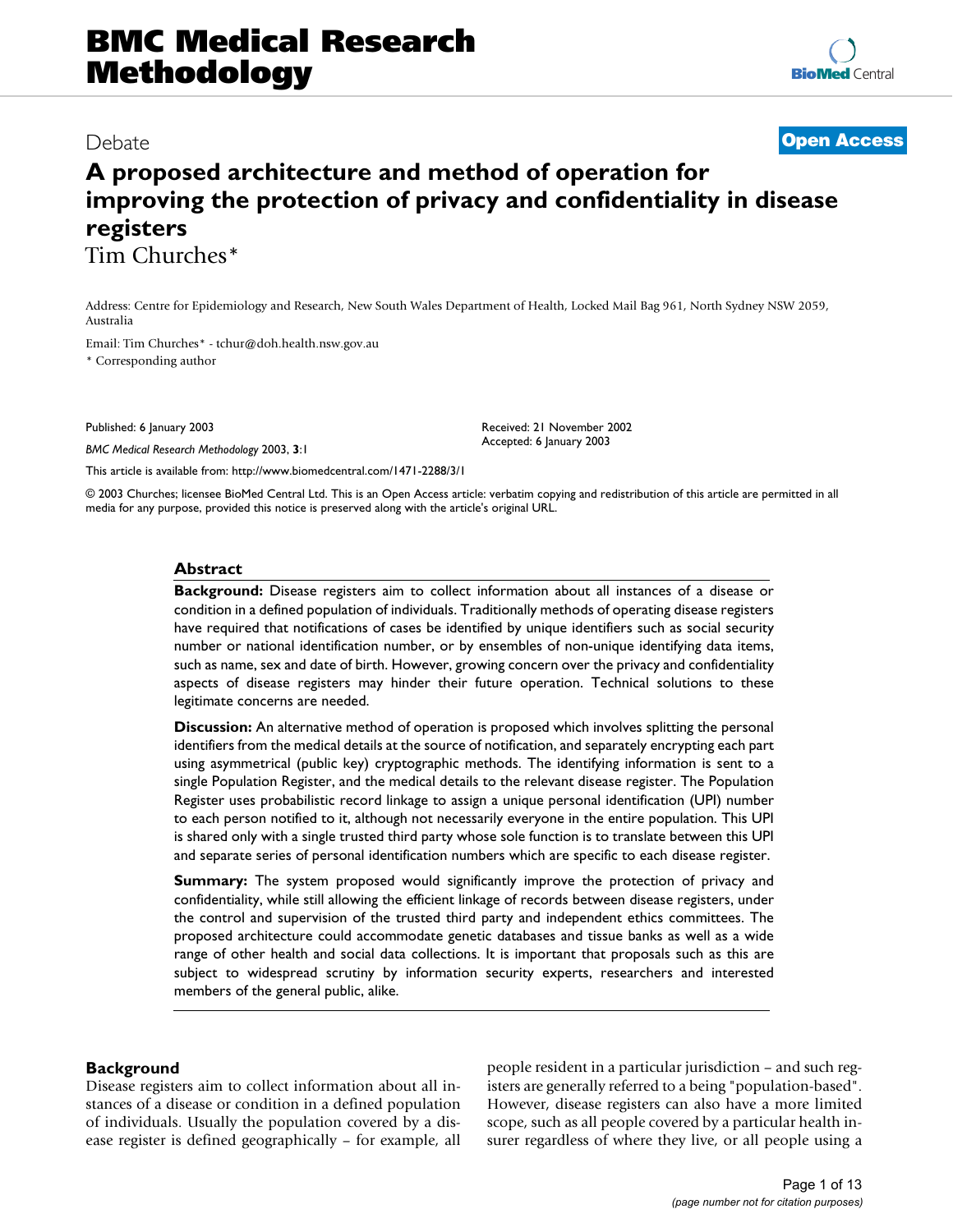particular health facility, although such registers are often referred to as "research databases".

The core function of most disease registers is to measure the incidence or prevalence of their target disease or condition, although many registers have additional functions, such as providing population-based cases for casecontrol or cohort studies, and collecting information which can be used to monitor the effectiveness and efficiency of health care delivery [1].

Cancer registries are perhaps the best-known and well-established type of population-based disease register. However, in the last few decades, other types of disease register have started to appear. These include registers of birth defects, diabetes and chronic infectious diseases. This trend seems likely to accelerate, as technical advances in computing and digital communications decrease the cost of establishing and operating disease register databases, as well as broadening the scope of information which can feasibly be collected by them.

These advances also pose a number of concomitant challenges. One particular challenge – that of protecting individual privacy and maintaining confidentiality in an environment in which large volumes of health information can be copied and transmitted *ad infinitum* in just seconds – is attracting increasing attention from health care providers, regulators and consumers alike.

## Anderson has observed:

"The likelihood that unauthorised use will be made of information is a function of its value and the number of people who have access to it; and consolidating valuable private information, such as medical records, into large databases increases both of these risk factors simultaneously" [2].

Examples of these concerns can be found in recent debates in Britain over the automatic transfer, either with or without explicit and informed consent, of personal health information to cancer registries, and in Iceland over the establishment of a far more general health research database [3][4][5][6][7][8][9].

This paper does not attempt to address the societal issues underlying such debates. It does however propose an information system architecture and method of operation which would enhance the protection afforded to the large volumes of highly confidential personal health information which disease registers and other centralised health databases necessarily accumulate.

## **Discussion**

## *Traditional disease registers*

Traditionally, disease registers have required that health service providers notify them of each case (instance) of the target disease or condition occurring in a population by sending them the medical or other substantive details of the case, together with identifying information for the person in whom the case has occurred.

Notifications to most disease registers need to be identified in this way to enable the register to assemble a single record for each unique case of the target disease from the multiple notifications which might be received about that case. For example, a patient might receive a clinical diagnosis of a particular type of cancer from their general practitioner (family physician), who will send a notification to the relevant cancer registry. A fine needle biopsy of the tumour may be taken, and this will result in the histopathology laboratory sending another notification to the cancer registry. The patient may then be admitted to hospital for surgery, which results in yet another notification of the same case to the cancer registry. In the absence of a universally shared electronic health record for each patient, such redundancy in the notification process is unavoidable, because each potential notifier has no way of knowing whether anyone else has notified that particular case to the relevant disease register. Redundancy in notification is also desirable because it minimises the likelihood of a case being overlooked by the disease register. However, it also means that the disease register must be able to determine that all these notifications relate to a single case of disease in a single individual. Typically, this is done by examining the identifying information associated with each notification and checking to see if that information matches with any cases already on the database maintained by the register.

Disease registers have successfully used this method of operation for many decades. However recent advances in computing, cryptography and communication networks have made alternative methods of operation feasible. Before considering one such alternative method of operation, some enabling technology and underlying concepts will be reviewed briefly.

## *Public key cryptography*

Public key cryptography uses properties of large prime numbers to encrypt data using a pair of complementary keys (equivalent to passwords) belonging to each party wishing to exchange information in private. These keys are known as the public key and the private key. The public key is published and can used by anyone wishing to encrypt information in such a way that it can only be decrypted (read) by the holder of the matching private key, and by no-one else. In practice, for reasons of compu-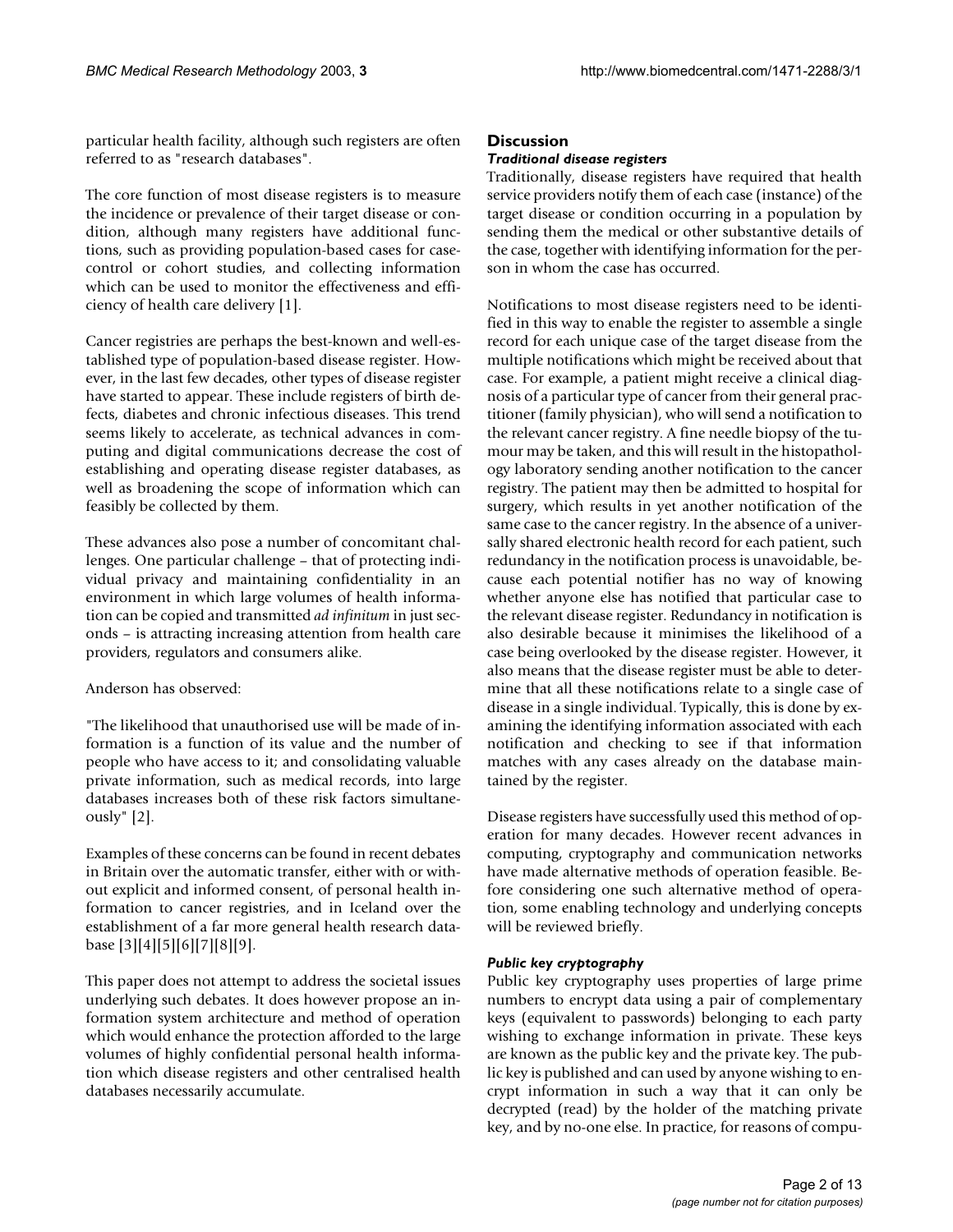tational efficiency, public key encryption and decryption algorithms are used to pass random "session keys" securely between parties and these session keys are used with conventional encryption algorithms to protect the actual data – however, the effect is the same as if the entire message were encrypted or decrypted using public or private keys. Each party's private key can also be used to digitally "sign" messages to prove to the recipient that the party sending the message is in fact whom they claim to be and that the message has not been altered during the transmission process. Usually a trusted agency known as a certificate authority handles the distribution of public keys and vouches for the authenticity of these keys and the *bona fides* of the parties to whom they belong. Together, this technology is often referred to as "public key infrastructure" (PKI) [10][11].

## *Degrees of identifiability*

The definitions of the degrees of identifiability of personal data which will be used in this paper are as follows. These definitions are not intended to be completely general, and relate only to "microdata", in which each record represents an individual or an event associated with an individual, and not to aggregated data. Quantin *et al.* provide a more general discussion of the issue of identifiability [12]. Standard nomenclature and definitions in this area are badly needed.

*Directly identifying* data items contains sufficient information to allow individuals to be identified or located easily in the absence of additional information. For example, name or residential address are directly identifying data items. Note that the identification does not need to be unambiguous – a particular residential address may be shared by a small number of individuals, but knowledge of it may still compromise the privacy or confidentiality of one of those individuals.

*Indirectly identifying* data items allow the direct identifiers of individuals to be found using additional, accessible external information. Most telephone numbers are *indirectly identifying* because the name, address and other characteristics of the individuals associated with that number can be obtained by reverse look-up of public telephone lists, or perhaps by simply calling the number. Whether identification numbers assigned to individuals by government institutions, or commercial organisations, are *indirectly identifying* depends on: how widely used that class of identification number is; and how easily accessible the additional information associated with the number is. Credit card numbers are *indirectly identifying* because a record of the card number plus the owner's name (and, often, their signature) is left behind with the vendor every time the card is used. In most cases social security numbers, national healthcare identification numbers or driver's license numbers should also should be regarded as *indirectly identifying* because the names, address and other personal details associated with them are easily accessible to very large numbers of public servants. The existence of legal and administrative sanctions against the misuse of such access does not guarantee that misuse will not, in fact, occur.

*Potentially re-identifiable* data contains sufficient, usually non-unique, data items to allow identification of individuals to whom the data relate with a reasonable degree of certainty. Additional information, which may require considerable effort to assemble or which may be not be publicly accessible, will often be required to achieve this re-identification. However, it can never be assumed that hostile third parties do not have access to such information – indeed, the range of additional information available to third parties can never be known in advance. For example, by using sources such as electoral rolls it may be possible to narrow down a combination of date of birth and locality of residence to just a handful of individuals. This issue has been investigated in detail by Sweeney and others [13][14].

*Anonymous* data does not permit re-identification of individuals with anything more than a negligible degree of certainty, no matter how much additional information is available to a third party.

The main design goal for the system proposed in this paper is the separation of *directly* and *indirectly identifying* data items from medical information and other substantive details at the earliest opportunity, and the rigorous maintenance of the separation thenceforth.

*Elements of the proposed information system architecture* A *Disease Register* is an organisation which collects relevant information about all incident or prevalent cases of a particular disease or condition which occur in a defined population. The information collected usually comprises demographic attributes and details of the specific diagnosis, disease or condition, but may include information about the treatment, complications and outcomes in each case.

*Health Care Providers* are organisations or individuals which provide some form of health care service to patients (persons) and which are therefore in a position to capture the information about cases and related health events which might be required by a *Disease Register*. *Health Care Providers* include hospitals, general practitioners (family physicians) and pathology laboratories.

A *Notifiable Health Event* is any event about which a *Disease Register* requires information. Examples of *Notifiable*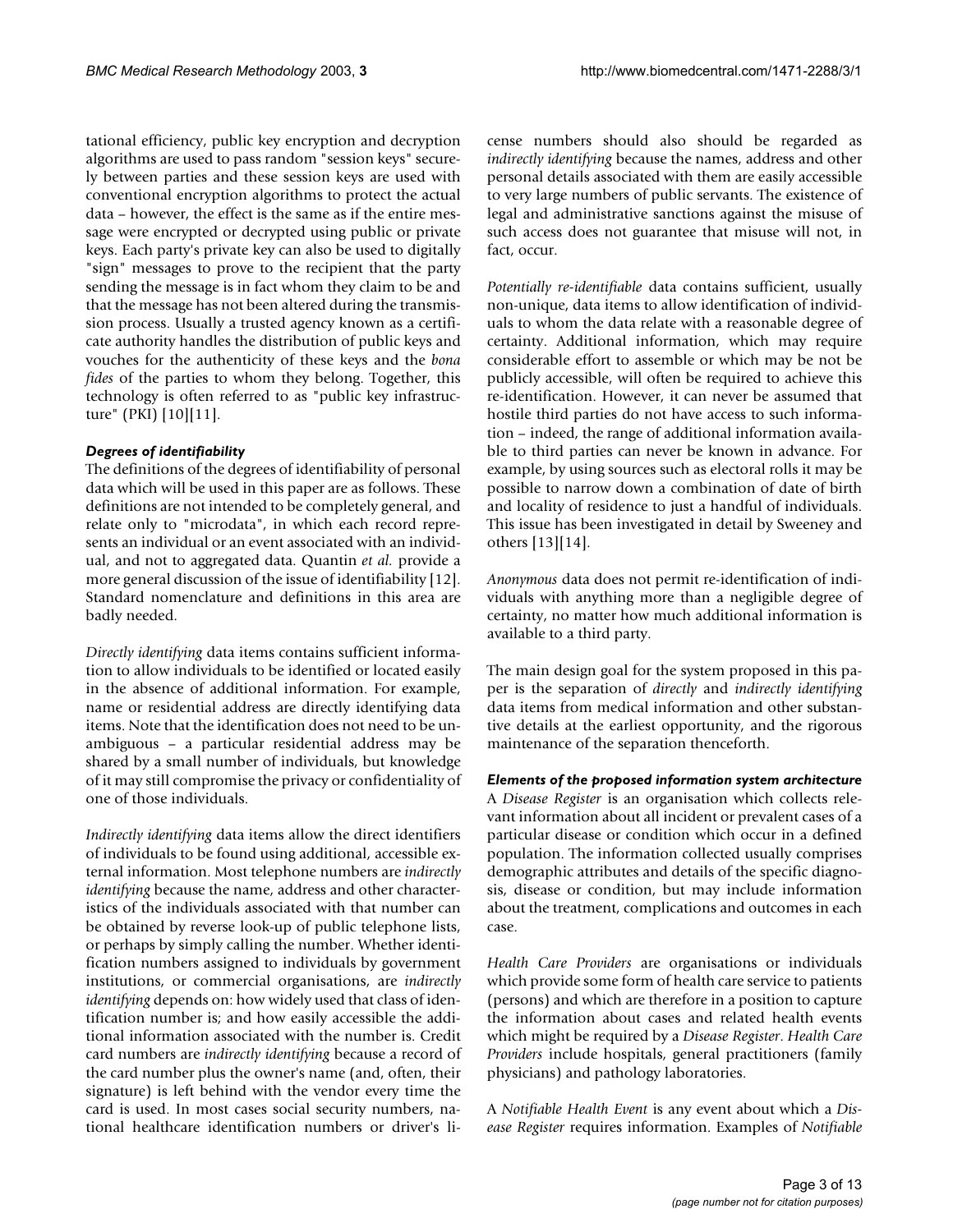



*Health Events* might include the diagnosis of a new case of cancer, an admission to hospital for a particular reason, or births and deaths (in which case the statutory body responsible for registering vital events is regarded as a type of *Health Care Provider*).

The *Population Register* is a trusted agency which is organisationally and physically distinct from all other parties which participate in the system. The function of the *Population Register* is to maintain a database of personal identifying information, such as name, date of birth, sex, country of birth and residential addresses. The database is used to assign a unique *Population Register Identifier (ID)*, typically a number, to each person of whom the *Population Register* is notified, which is not necessarily every person in the wider population. However, unlike other widely used unique health care identifiers, such as the NHS Tracking Number in the UK, the *Population Register ID* has

very limited scope and is divulged to only one other party: the *Identifier Translation Agency*.

The *Identifier Translation Agency* is another trusted third party which is also organisationally and physically distinct from all other parties, including the *Population Register*, which participate in the system. Its role is to translate the unique identifier assigned to each person by the *Population Register* into a separate unique identifier which is specific to both each person and to each of the *Disease Registers* which participate in the system. This *person/Disease Register-specific identifier* (again, typically a number) also has very limited exposure and scope: it is shared only with the *Disease Register* to which it relates and with no-one else. The *Identifier Translation Agency* also provides temporary storage and forwarding facilities for encrypted messages.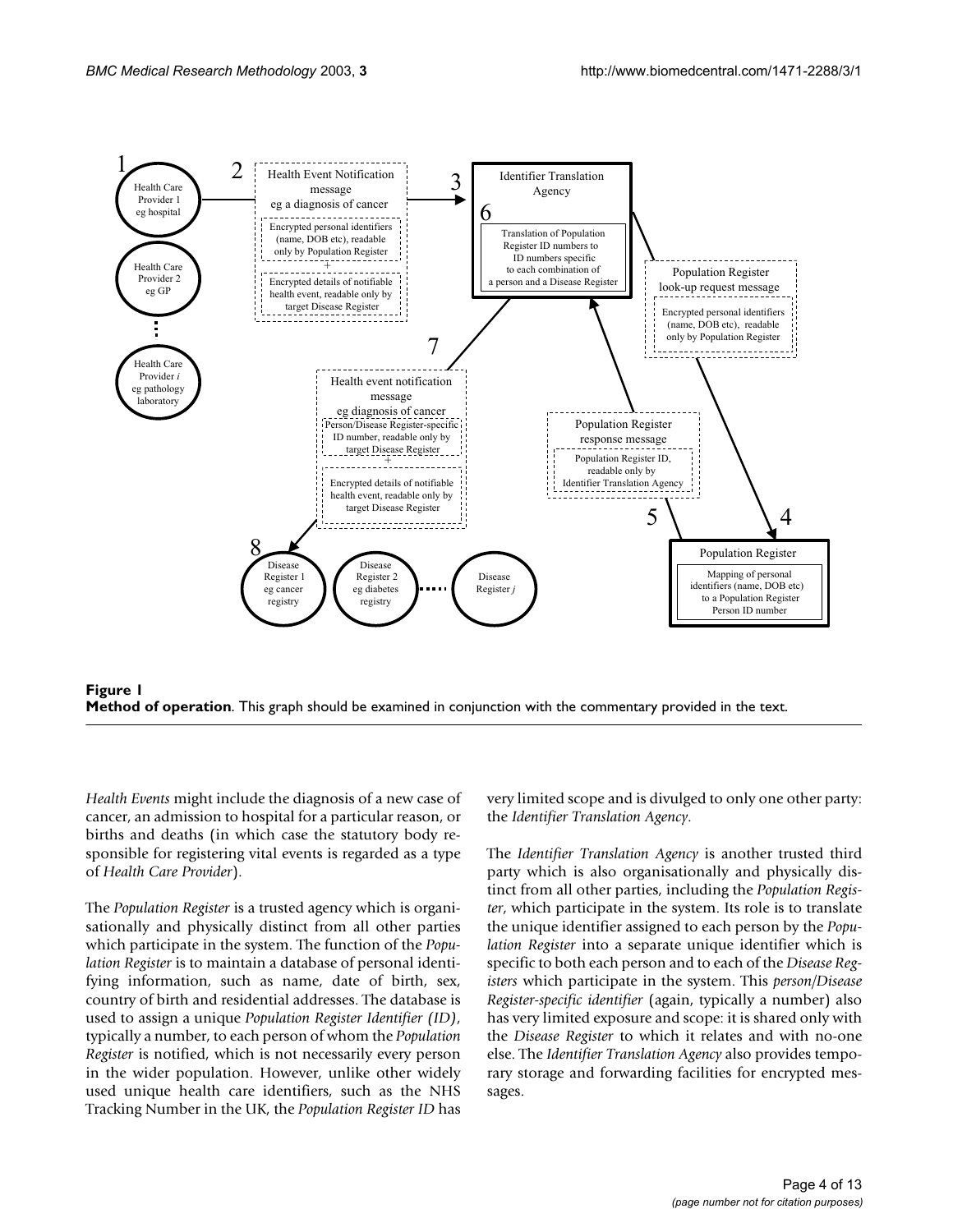## *Method of operation*

The following operations correspond to the numbered data flows and procedures shown in Figure 1.

1. A *Health Care Provider* produces or captures information about a *Notifiable Health Event*, such as the diagnosis of a case of cancer.

2. The *Health Care Provider's* information system sends a *Health Event Notification* message to the *Identifier Translation Agency*. This message comprises two parts. The first part contains only the personal identifying details (such as name, address and date of birth) of the person to whom the *Notifiable Health Event* relates. These identifying details are encrypted by the *Health Care Provider's* information system using the public key of the *Population Register*, effectively rendering the information unreadable by any party other than the *Population Register*. The second part of the message contains only the medical or other details of the *Notifiable Health Event* in question, but not the personal identifiers of the person to whom it relates. This second part is also encrypted prior to dispatch, this time using the public key of the target *Disease Register* for this particular *Notifiable Health Event*. This renders the information unreadable by any party other than the target *Disease Register*.

3. Upon receipt of the *Health Event Notification* message, the I*dentifier Translation Agency* "unpacks" the two parts and tags each with the same arbitrary, unique random number (a "nonce") for tracking purposes. The first part of the message, which contains the encrypted personal identifiers, is forwarded to the *Population Register* in the form of a request to retrieve the *Population Register ID* for that person. The purpose of interposing the *Identifier Translation Agency* between the *Health Care Provider* and the *Population Register* is to prevent the *Population Register* from discovering the source of the *Health Event Notification* message and thereby being able to infer information about the *Notifiable Health Event* which triggered it. The *Identifier Translation Agency* may need to randomly delay, re-order or batch the messages it sends to the *Population Register* to achieve this goal. The *Identifier Translation Agency* also temporarily stores the second part of the *Health Event Notification* message, which contains the encrypted medical details of the *Notifiable Health Event* in question.

4. Upon receipt of a look-up request message, the *Population Register* uses its private key to decrypt the personal identifying information which the message contains and attempts to match this information against its database of persons. Probabilistic record linkage or other "fuzzy", error-tolerant matching techniques would be used for this matching or "lookup" operation, possibly assisted by human intervention where required. If a match can be made, then the previously assigned *Population Register* unique identifier (*Population Register ID*) for that person is retrieved, otherwise that set of identifying information is added to the database as a previously unencountered person to whom a new *Population Register ID* is assigned.

5. The *Population Register ID* which has been retrieved or assigned is encrypted using the public key of the *Identifier Translation Agency* and returned to it, together with the nonce, in the form of a response message.

6. The *Identifier Translation Agency* maintains a database which maps each *Population Register ID* to a series of unique alternative ID numbers which are specific to each combination of a person and a *Disease Register*. The *Identifier Translation Agency* uses its private key to decrypt the response message which it has received from the *Population Register* and extracts the *Population Register ID* contained in it, together with the nonce which identifies the message. The *Identifier Translation Agency* then uses the nonce to retrieve the temporarily stored second part of the *Health Event Notification* message which it received previously from the *Health Service Provider*. From this it determines to which *Disease Register* the information should be sent. It then uses the *Population Register ID* to retrieve from its translation table the corresponding *person/Disease Register-specific ID*, or if one does not exist, it assigns one.

7. The *person/Disease Register-specific ID* is encrypted using the public key of the target *Disease Register* and packaged with the retrieved medical details of the *Notifiable Health Event* (which are still encrypted with the private key of the target *Disease Register*) and the nonce. This package is sent as a message to the target *Disease Register*.

8. The target *Disease Register* decrypts both parts of the message using its private key and updates its database with the medical details of the person identified by the *person/Disease Register-specific ID*, without needing to know the identity of the person to whom that *person/Disease Register-specific ID* relates. The nonce is used to guard against replay attacks – the *Disease Register* database is updated with data associated with a particular nonce only once.

Table [1](#page-5-0) illustrates this sequence of events expressed in protocol engineering notation.

In practice, each element of the system would acknowledge the receipt of messages and periodically re-send unacknowledged messages in order to guarantee delivery. These "handshaking" messages are not shown in Figure 1 in the interests of clarity. In addition, a cryptographic hash of each message would be encrypted by the message originator using its private key, and this electronic signature would be decrypted by each recipient using the public key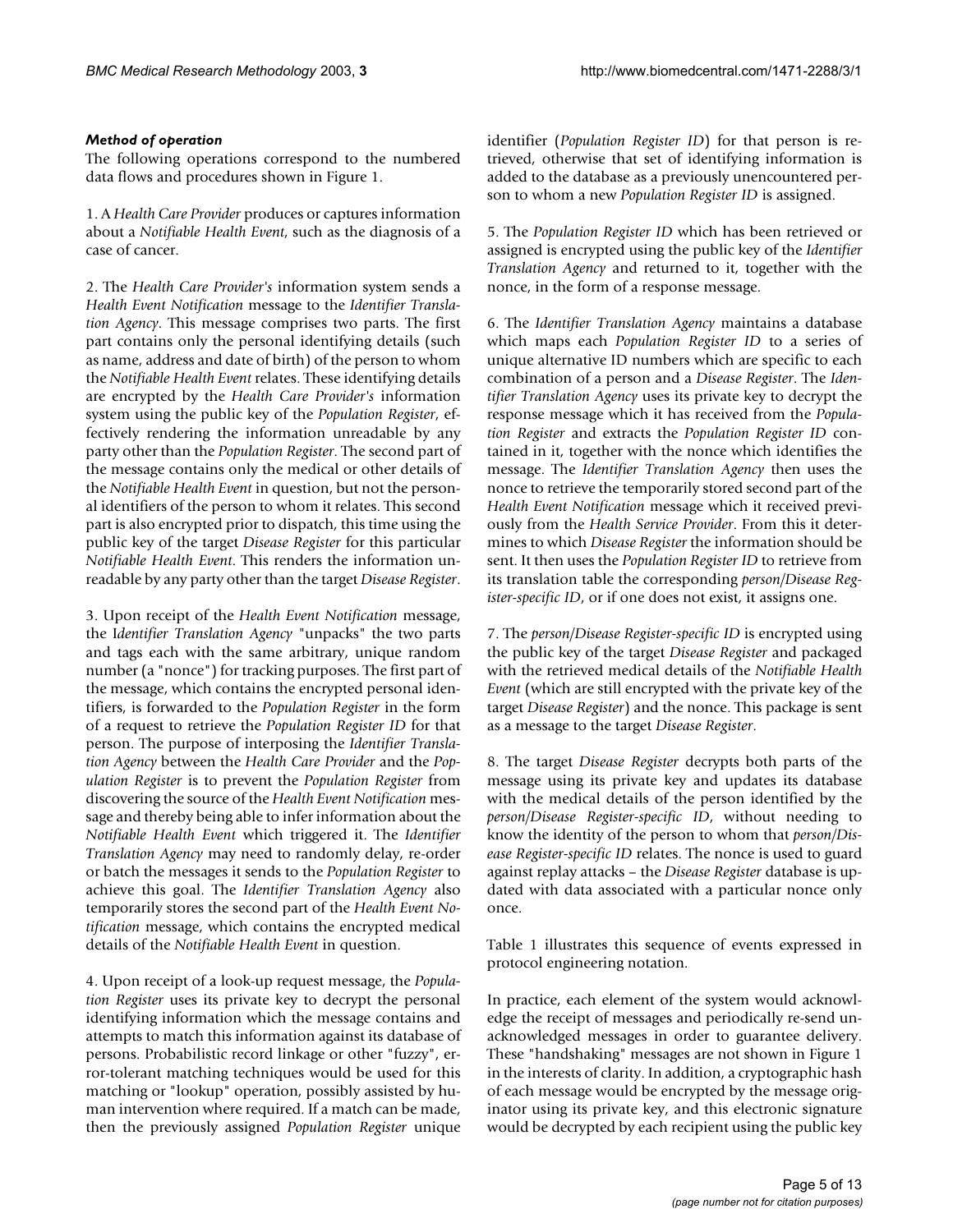#### <span id="page-5-0"></span>**Table 1: Method of operation**

**Notation**

| ivotation                                                                               |                                                                                                                                                                                                                                                                                                                                                                        |
|-----------------------------------------------------------------------------------------|------------------------------------------------------------------------------------------------------------------------------------------------------------------------------------------------------------------------------------------------------------------------------------------------------------------------------------------------------------------------|
| PTj<br><b>HCPi</b><br><b>ITA</b><br><b>PR</b><br><b>DRi</b><br><b>NHE<sub>PID</sub></b> | Patient j<br>Health Care Provider i<br><b>Identifier Translation Agency</b><br><b>Population Register</b><br>Disease Register i<br>Personal identifying deatils for a Notifiable Health Event                                                                                                                                                                          |
| NHE <sub>MED</sub>                                                                      | Medical details for a Notifiable Health Event                                                                                                                                                                                                                                                                                                                          |
| {NHE <sub>PID</sub> } <sub>KPR</sub>                                                    | NHE <sub>PID</sub> encrypted with the public key of PR                                                                                                                                                                                                                                                                                                                 |
| {NHE <sub>MED</sub> } <sub>KDRi</sub>                                                   | $NHE_{MFD}$ encrypted with the public key of DRi                                                                                                                                                                                                                                                                                                                       |
| N<br>prlu()<br><b>PRID</b><br>italu()<br>drlu()<br><b>PDRID</b><br>drup()               | A nonce (number-used-once)<br>Population Register look-up, returns a PRID<br>Population Register ID number<br>Identifier Translation Agency look-up, returns a PDRID<br>Returns the name of a Disease Register, given a nonce<br>person/Disease Register-specific ID number<br>Updates a Disease Register database with the NHE <sub>MED</sub> for a particular PDRID. |
|                                                                                         | Protocol                                                                                                                                                                                                                                                                                                                                                               |
| Ι.                                                                                      | $PTj \rightarrow HCPi$ : NHE <sub>PID</sub> , NHE <sub>MED</sub>                                                                                                                                                                                                                                                                                                       |
| 2.                                                                                      | $HCP \rightarrow ITA: \{\{NHE_{PID}\}_{KPR}, \{NHE_{MED}\}_{KDRi}\}_{KITA}$                                                                                                                                                                                                                                                                                            |
| 3.                                                                                      | ITA $\rightarrow$ PR : {{NHE <sub>PID</sub> } <sub>KPR</sub> , N} <sub>KPR</sub>                                                                                                                                                                                                                                                                                       |
| 4.                                                                                      | $PR : PRID = prlu(NHEPID)$                                                                                                                                                                                                                                                                                                                                             |
| 5.                                                                                      | $PR \rightarrow ITA : {PRID, N}_{KITA}$                                                                                                                                                                                                                                                                                                                                |
| 6.<br>7.                                                                                | $ITA : PDRID = italu(PRID, drlu(N))$<br>$ITA \rightarrow DRi$ : { PDRID,N,{NHE <sub>MED</sub> } <sub>KDRi</sub> } <sub>KDRi</sub>                                                                                                                                                                                                                                      |
| 8.                                                                                      | DRi: drup(PDRID,N,NHE <sub>MED</sub> )                                                                                                                                                                                                                                                                                                                                 |

This table should be read in conjunction with the commentary provided in the text.

of the message originator and verified against the actual message. The combination of strong encryption to protect the message "payloads", digital signatures to detect forgery and tampering, and handshaking protocols to guarantee delivery means that any widely accepted store-andforward delivery mechanism, such as Internet (SMTP) email, could be safely used to convey the messages between parties. The inevitable delays in transmission and processing of messages are unlikely to be a problem because disease registers are rarely required to operate on a real-time or near real-time basis.

#### *Linking data for research purposes*

So far, discussion has centred around the partitioning, at source, of notifications into: a) a *directly* and *indirectly identifiable* segment; and b) a *potentially re-identifiable* segment, and the strict maintenance of this separation subsequently. However, the system as proposed above also permits information from different *Disease Registers* to be efficiently linked at the level of individuals without the need for researchers or any of the *Disease Registers* involved to have access to any *directly* or *indirectly identifying* information.

We will first introduce some additional elements.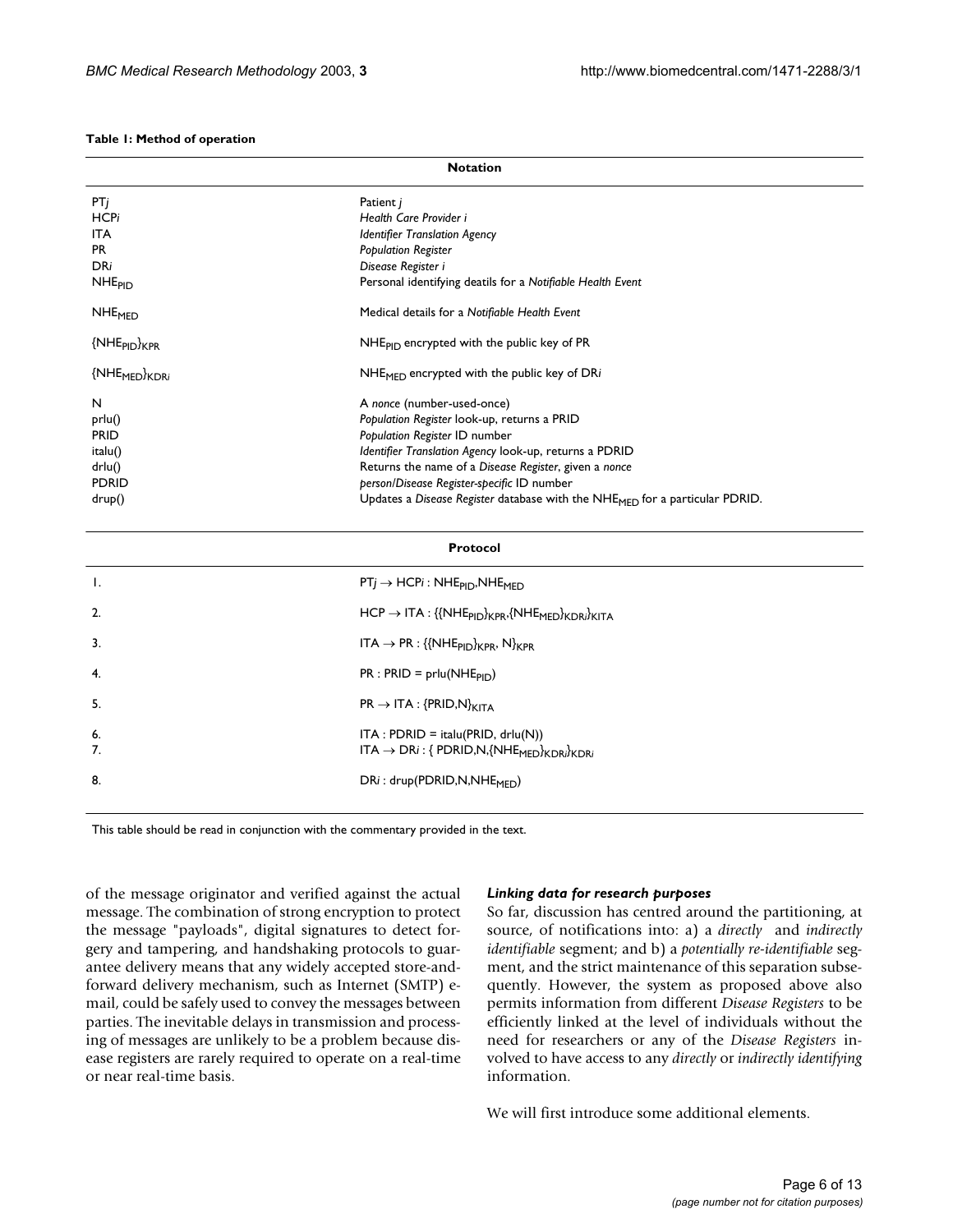*Privacy and Confidentiality Protection Committees (PCPCs)* are independent bodies which authorise record linkage of data held by two or more *Disease Registers* and oversee the use of such data by researchers*.* The scope of the *PCPCs* oversight would be limited to the use of the data held by the *Identifier Translation Agency* and by the *Population Register.* Ethics committees or institutional review boards of each *Disease Register* would still need to approve the contribution of data to a cross-register linkage study.

*Secure Research Facilities* are also organisationally and physically distinct from other elements of the system. Their role is to provide a secure environment in which data from different *Disease Registers* can be linked at the person or event level and the resulting compound data sets made available to researchers for analysis. *Secure Research Facilities* never have access to *directly* or *indirectly identified* data, but they do receive *potentially re-identifiable* data on behalf of researchers. Only aggregated information is ever allowed to leave these facilities, after carefully scrutiny by facility staff to ensure that it is *anonymous*.

Researchers first formulate a research proposal which is submitted to a *PCPC* for approval. The *PCPC* then instructs the relevant *Disease Registers* to forward the required data to a nominated *Secure Research Facility.* Each *Disease Register* first maps the *person/Disease Register-specific IDs*, which it uses to identify each case or event, to a new series of arbitrary ID numbers which are specific to each research project and which are used only once, for that project. The *PCPC* also requests that the *Disease Registers* involved forward these mappings to the *Identifier Translation Agency.* Using these project-specific mappings and its database of correspondences between *person/Disease Register IDs*, the *Identifier Translation Agency* returns a mapping to the *Secure Research Facility* which allows it to deterministically (and thus, accurately and efficiently) link the *Disease Register* records it has received for that research project. These linked records are then made available to the researchers for use only within the physical and digital confines of the *Secure Research Facility.*

Some studies may require the direct follow-up of the cases known to a *Disease Register*. In these circumstances, names, addresses and other *directly-identifying* information could be supplied to researchers with the co-operation of the relevant *Disease Register*, the *Identifier Translation Agency* and the *Population Register*. The business rules under which the *Population Register* and the *Identifier Translation Agency* operate might stipulate that approval by two independent *PCPCs* is required before such a release of *directly-identified* information could take place.

In addition, *PCPCs* might be guided by information about individuals' wishes with respect to such direct participation in research. This information about individuals' wishes could be captured as part of the original notification to each *Disease Register*, using a standardised format similar to that being developed by the World Wide Web Consortium as part of the Platform for Privacy Preferences Project (P3P) [15]. This would allow direct contact by researchers to be restricted to those individuals who have indicated their willingness to be approached about followup studies or about novel uses of the information which they have contributed to particular *Disease Registers*. Caulfield *et al.* have suggested an authorisation model, as an alternative to "one-time consent", which would be very appropriate for the system proposed here [16]. Whether patients can opt out of having their medical details (but not their identity) automatically forwarded to a *Disease Register* depends on whether the *Disease Register* has been established under legislation which requires mandatory notification – for example, in Australia, notification of cancer to cancer registries is required by law.

## *Related work*

The system as proposed above, which was first articulated in this form in [17], marries the well-established technology of public key encryption with a number of ideas which have been described previously in various guises.

The first idea is the separation of identifying details, such as name and date-of-birth, from all other substantive data items prior to the linkage of records between files. In 1979, Boruch and Cecil described a method for linking survey or administrative data files held by different agencies [18][19]. Agency A sends the identifying details plus arbitrary record-level code numbers, but no other information, to Agency B. Agency B then matches these identifiers to its own file, and after removing the identifying details, sends the file plus the matched Agency A code numbers to the researchers. Agency A also sends its file, similarly stripped of identifying details, to the researchers. The researchers then link the two files using the Agency A code numbers which are present in both files.

Pommerening *et al.* [20] described a technique for improving privacy and security in cancer registries, necessitated by changes in German privacy legislation, which achieves the same effect. Their method involves dividing the cancer registry into two operationally distinct offices. The first office receives notifications and handles all communication with notifying health care providers. The personal identifiers on each notification are encrypted before passing the records to the second office, which links the new data to its database using the encrypted identifiers. Blobel provides further details of this system [21]. Ho subsequently described and obtained a United States patent for a system which stores personal identifiers in a database which is administered separately from another database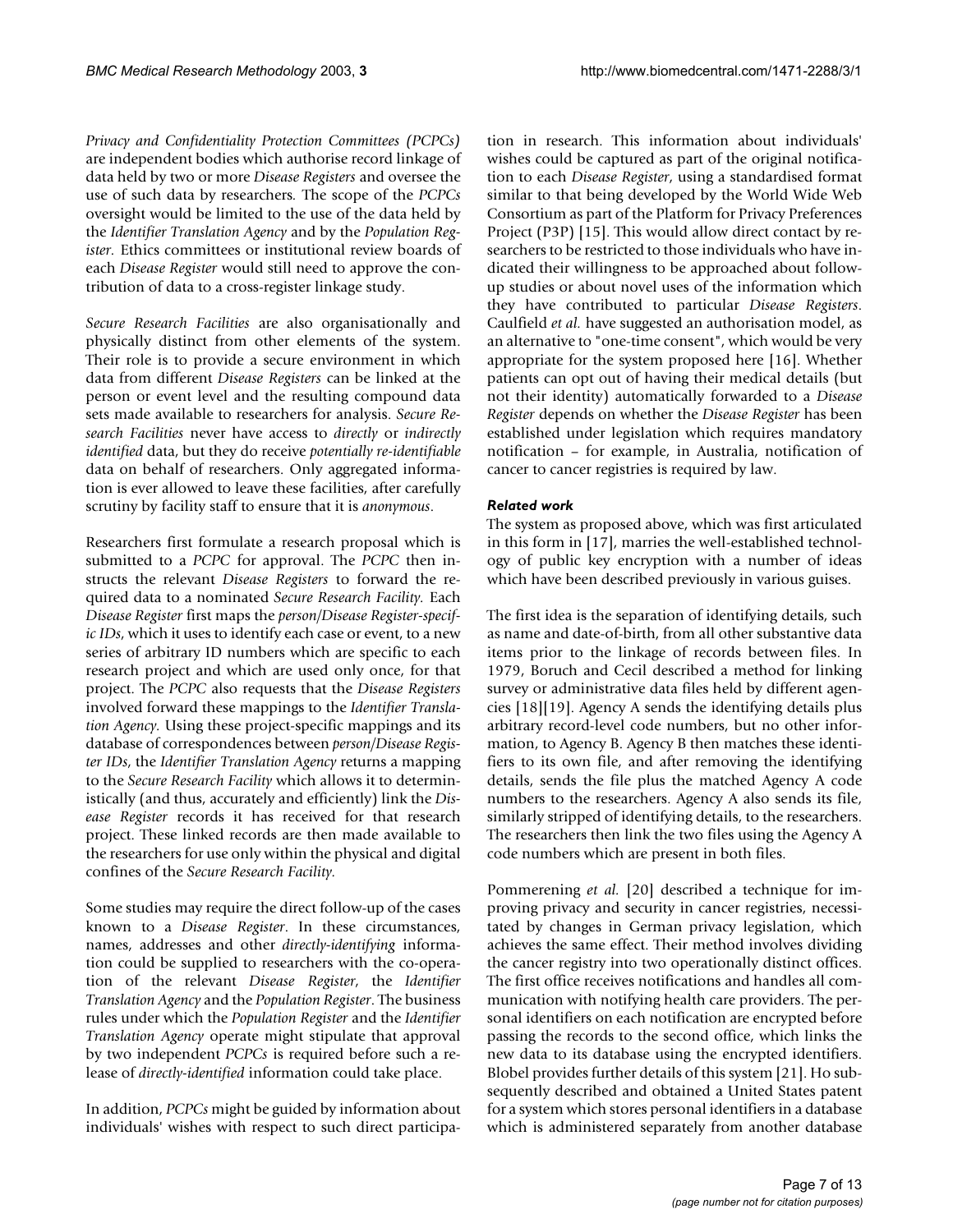used to store medical or other substantive details [22][23]. The first database maps *directly identifying* information such as name and date-of-birth into a code number which is used to identify records belonging to individuals in the second database. Medical or substantive data is encrypted by the originator using a key shared with the second database. This encrypted data is forwarded by the first database to the second database together with the appropriate code number. Quantin *et al.* [24][25] have described a system which uses hashed linkage keys, based on an ensemble of partial identifiers such as name, sex and date-of-birth, for epidemiological and health service evaluation follow-up studies. A United States patent has also been granted to the Ford Motor Company for a system which uses a "privacy data escrow agent" to perform a similar role to that of the *Identifier Translation Agency* proposed in this paper [26].

The second idea is the use of unique personal identification numbers with very limited scope. Szolovits *et al.* [27] and Anderson [28] have identified the hazards to personal privacy and confidentiality associated with simple unique health care identification numbers which have a wide scope. Kohane *et al.* subsequently proposed a framework of unique health care identifiers of limited or varying scope, known as the Health Information Identification and De-identification Toolkit (HIDIT) [29], as a means of avoiding some of these hazards.

Together, the *Identifier Translation Agency* and the *Confidentiality and Privacy Protection Committees* have similar roles to those played by the Personal Data Protection Authority in the Icelandic Healthcare Database [30]. However, in the Icelandic system, the Personal Data Protection Authority has access to both *directly* and *indirectly identified* information and the associated medical and genetic details of individuals, and thus represents a single point at which privacy and confidentiality might be compromised.

The proposed system also bears some resemblance to the use of "Federated Network Identities" and pseudonyms proposed by the Liberty Alliance Project, which is an initiative of a broad spectrum of industries intended to promote "e-commerce" without compromising the privacy and security of individually identitifying information [31]. However, the Liberty Alliance proposal allows pseudonyms to be shared amongst consortia of organisations, whereas the pseudonyms (that is, the *person/Disease Register-specific IDs*) in the system proposed here are specific to each *Disease Register* and are not shared with other organisations.

Most recently, Kelman *et al.* [32] have described data handling protocols for epidemiological record linkage studies which incorporate many of the preceding ideas. The administrative procedures which they describe would serve as an excellent foundation for a set of business rules governing the record linkage process as proposed above.

## *Distinguishing features of the system*

The system proposed in this paper differs from those mentioned above in a number of important ways. Firstly, all *directly* and *indirectly identifying* information is effectively separated from the medical or other substantive details at the earliest opportunity – that is, at the source of the notification. Secondly, public key encryption is used throughout the system to maintain the separation between identifying information and medical details at all stages of processing. It is also used to ensure the authenticity, integrity and privacy of all message exchanges between parties to the system. Thirdly, a single *Population Register*, which is responsible for the linkage of all *directly* and *indirectly identifying* information, is effectively shared, via the *Identifier Translation Agency*, by multiple *Disease Registers*. Fourthly, the *Identifier Translation Agency* is used as a proxy to obfuscate the source of information flowing into the *Population Register* and to limit the scope and use of the unique IDs assigned to individuals by the *Population Register*. Fifthly, the *Identifier Translation Agency* does not have access to any privileged information – it acts solely as a conduit for encrypted messages which it cannot itself decrypt, and as a translator between sets of arbitrary ID numbers which have no intrinsic meaning or interpretation. In this way the hazards associated with the use of a unique personal identifying number, which has widespread currency throughout the health system, are avoided.

However, the most important feature of the system proposed here is that the improvement in the protection of privacy and confidentiality stems from its underlying architecture, rather than from the need for perpetual and unfailing observance of additional administrative and procedural safeguards by disease register staff. Anderson has identified the difficulty of effectively instituting "separation of duties" within a single organisation as a weakness in the security of many health information systems [33]. The proposed system structurally enforces those separations.

Disease registers have an excellent track record on security and the maintenance of confidentiality. However, it is important to recognise that as they and other electronic health data collections become more numerous and access to them is extended to more people, there is an increasing likelihood of accidental or deliberate breaches of confidentiality, possibly on a large scale. The protection provided by the system proposed here is based on the administrative, physical and digital separation of data, rather than on the assumption that people will always behave as they should.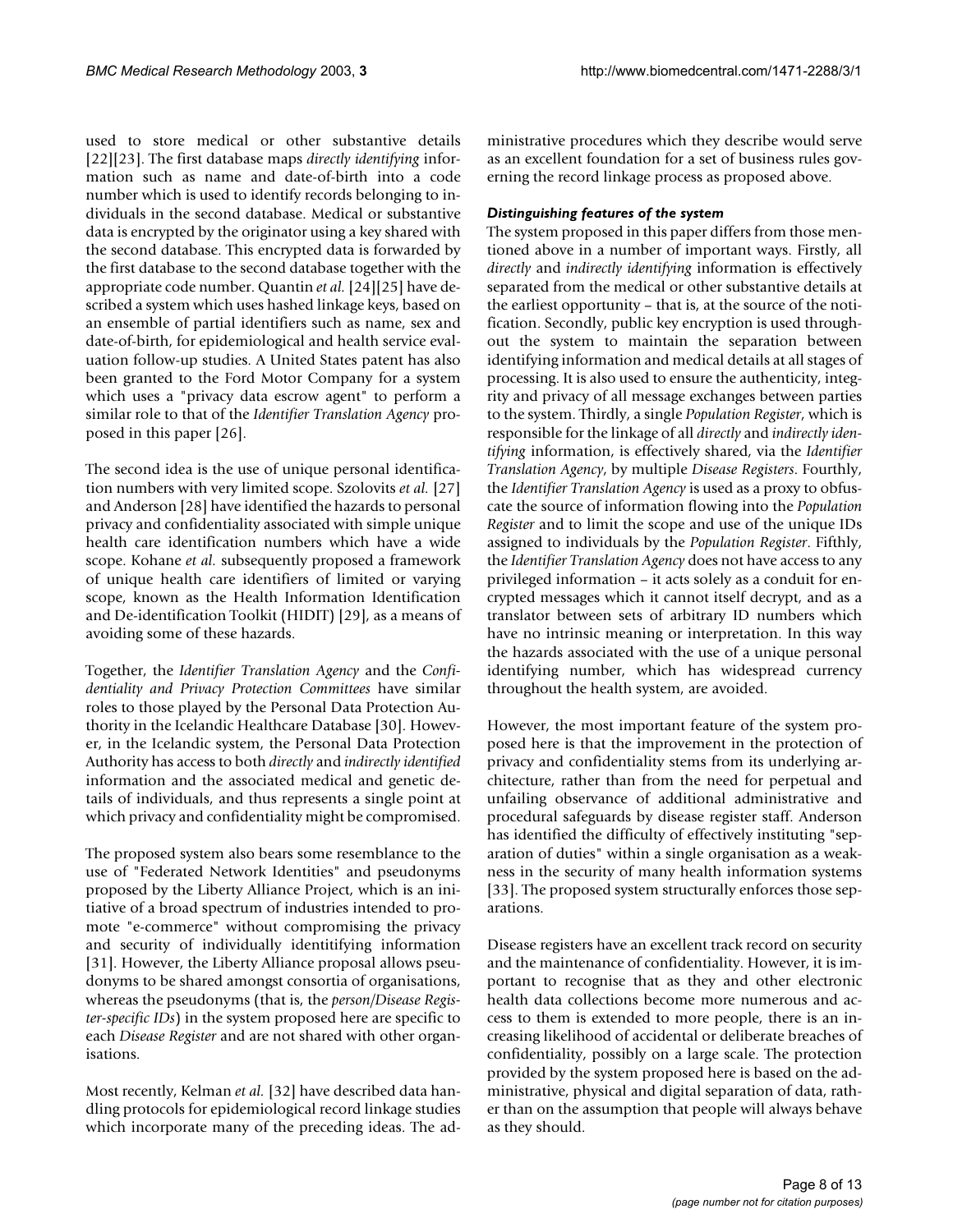## *Legal, legislative and governance considerations*

Careful attention to issues of legal protection and governance would be required in order for a comprehensive system such as this to be accepted by the general community and by health care providers.

The *Identifier Translation Agency* requires the greatest legal protection because it holds the links between health information held by *Disease Registers* and information on individual identities held by the *Population Register*. Ideally, it would be established under legislative arrangements which provide it with complete independence from government departments and ministries, and with immunity from legal processes such as *subpoena* by courts. The *Identifier Translation Agency* and the *Privacy and Confidentiality Protection Committees* should also be legislatively bound to a set of operational rules which make explicit the ethical standards against which proposals to link information held by other elements of the system are evaluated. These rules, and the need for the absolute independence of the *Identifier Translation Agency* and the *Privacy and Confidentiality Protection Committees*, must be well understood and accepted by the community, which is effectively entrusting the ongoing protection of its privacy and confidentiality to them. Community ownership of the principles which underlie the system is also important in protecting it against possible malfeasance by future governments of unknown disposition and ideology.

It would be desirable if the *Population Register* and each *Disease Register* also had similar legislative protection and independent governance, but this is not essential. Indeed, the system could even be implemented within a single organisation, covering only one or a few data collections, provided that the *Identifier Translation Agency* was externally administered and adequate digital and physical independence of the various elements could be established and maintained.

It may be possible for existing organisations to fulfil some of these roles. Apart from some modifications to their information systems, the operation of *Health Care Providers* would not be affected. Existing *Disease Registers* could continue to function, but would no longer need to devote resources to the task of matching the identities in incoming notifications to their databases – this task would be ceded to the *Population Register*, hopefully with some gain in efficiency due to greater automation and economy of scale. In many jurisdictions it is likely that public- or private-sector organisations already exist with the technical and organisational capacity to undertake the roles of the *Identifier Translation Agency* and the *Population Register*. The key question is whether these organisations are sufficiently independent, both physically and administratively, from other entities in the proposed system to ensure adequate separation of roles. This requirement would probably rule out most government agencies, although publicly-owned independent corporations might be suitable. As noted previously, governance of these organisations needs to be via business and operational rules, preferably enshrined in legislation, rather by direct control by elected representatives or the executive arm of government.

Some form of centralised funding, such as a direct budget allocation by a government body, is likely to be necessary to establish the infrastructure required by the proposed system, particularly the *Identifier Translation Agency* and the *Population Register*. Grants-in-aid might also be made available to *Health Care Providers* and existing *Disease Registers* to assist with the modification of their information systems.

Many different mechanisms for ongoing funding are possible: for example, the *Identifier Translation Agency* and the *Population Register* might together charge each *Disease Register* an annual fee for the services which they provide. Similarly, *Secure Research Facilities* and even *Privacy and Confidentiality Protection Committees* might charge researchers a fee on a cost-recovery basis for the use of their services. Clearly some changes would be needed to the way in which research which uses disease registers is funded, but the overall cost to society of undertaking such research should be no greater than at present. Given that the proposed system would facilitate cross-register research, the societal cost-benefit ratio of operating disease registers may actually fall.

## *Risk and hazard assessment*

When assessing the protection of privacy and confidentiality provided by a health information system, it is important to consider not only the risk of security breaches but also the hazards associated with them. Perhaps the worstcase scenario for a disease register, and therefore the maximum hazard, would be the misappropriation of the information held by the register and its publication on the Internet. Such misappropriation might be carried out by external attackers, or by internal staff who misuse their privileged access rights. It might involve direct access to the register database or eavesdropping on and incremental copying of notifications sent to the register. Although such scenarios are unlikely, they are nevertheless possible and must therefore be contemplated.

In the case of a conventional disease register which holds fully identified information, publication could be devastating for individuals whose details were released, and would almost certainly curtail further operation of the register (and perhaps others like it) as a result of public outrage.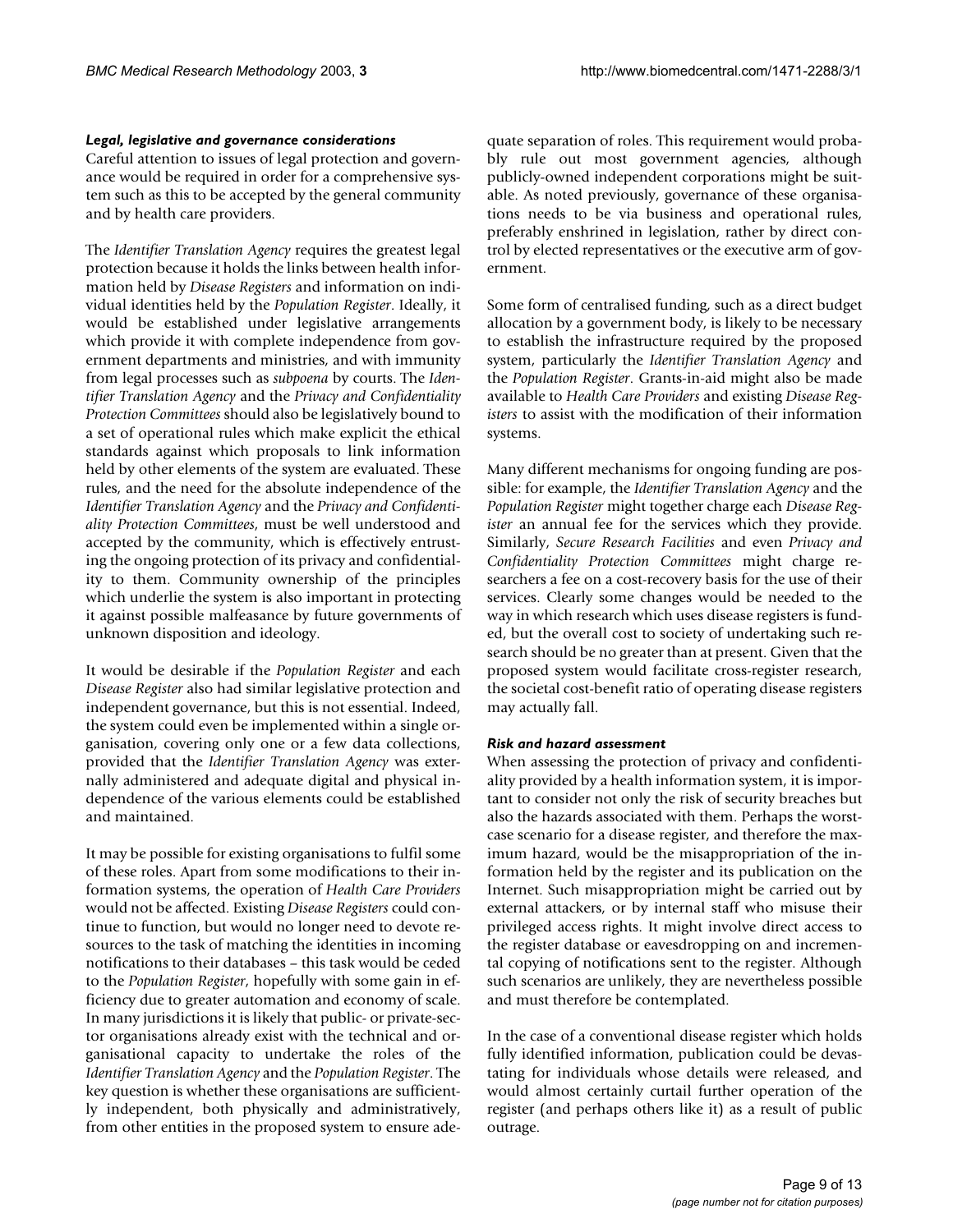For the system proposed here, such an event would still be serious, but not quite so disastrous. If the *Population Register* were compromised, then at worst a list of names, dates of birth, residential addresses and other demographic details of selected members of the population would be discovered. Publication of residential addresses and dates of birth may be distressing for some people. However no information about why the identities of particular individuals appear in the *Population Register* would be released, except for the inference that those people had at some stage been the subject of a notification to a *Disease Register*. As the number of *Disease Registers* which participate in the system increases, the impact of such inference declines. This could also be thwarted by "seeding" the *Population Register* with publicly available lists of identified information which cover a large proportion of the general population, such as electoral rolls or even telephone directories. The publication of the unique identification number assigned by the *Population Register* in conjunction with names and other identifying information would not compromise the entire system because the *Population Register ID number* is used only by the *Identifier Translation Agency*, which, like the *Population Register*, does not hold any medical or health information. Similarly publication of the identification number translation tables held by the *Identifier Translation Agency* would also have only a limited impact since the information has meaning only to *Disease Registers* and the *Population Register.* Because all elements of the system are physically and administratively distinct, operated by different staff and, ideally, using dissimilar computer systems, the probability that one element of the system is compromised, either by external attackers or malicious insiders, should be largely independent of the probability of compromise of any other element of the system.

However, a breach in the security of a *Disease Register* could still have serious consequences. Although each *Disease Register* does not hold any *directly* or *indirectly identifying* data items, the information which is held by it may still be *potentially re-identifiable*. It is therefore important that *Disease Registers* are supplied with only as much medical and other health information as they need to fulfil their core functions. The system proposed here would certainly not obviate the need for careful attention to physical, administrative and electronic security, particularly by *Disease Registers*. A means of dealing with this problem is suggested in a later section of this paper.

Another hazard is deliberate sabotage of one of the elements of the proposed system by an external or internal agent. The proposed system would not change the risk or magnitude of this hazard for *Health Care Providers* and *Disease Registers*. However, the centralised nature of the *Population Register* and the *Identifier Translation Agency* significantly increases the magnitude of the hazard posed by sabotage of these elements. For example, a saboteur might incorrectly merge identities maintained by the *Population Register*, which would result in erroneous merging of cases on *Disease Register* databases. The *Disease Registers* would have no way of knowing whether these changes were justified or not.

It is likely that such sabotage would eventually be detected through audits of the *Population Register* (described below), and the *Disease Register* databases could be corrected by reverting to back-ups and replaying corrected versions of their transaction logs. However such fixes would be costly and research projects undertaken with the incorrect data may be invalidated. One solution would be to operate two independent sets of *Population Registers* and the *Identifier Translation Agencies* in parallel. The risk that both sets of central agencies would be subject to sabotage simultaneously would be very small. *Health Care Providers* would need to send separately encrypted *Health Event Notifications* to each of the duplicate *Identifier Translation Agencies*. *Disease Registers* would only modify their databases if they received consistent information from both "arms" of the system. Business rules to resolve cases in which conflicting information was received would be required. Such redundancy would clearly increase the cost of establishing and operating the proposed system, but might also be justified on disaster recovery and other continuity-of-service grounds.

## *Extension of the system beyond disease registers*

It is possible to extend the system proposed above simply by establishing additional registers. These registers could accommodate almost any type of laboratory or clinical data and could be established at a low marginal cost. This is because: i) the privacy protection arrangements for registers will already be in place and accepted by the community and health care providers; ii) one of the most expensive aspects of register operation, that of matching the identities of incoming notifications to records already on the register database, is handled centrally by the *Population Register*, with consequent economies of scale.

There are many additional types of register which could be established under the umbrella of this system. "Clinical databases" as described by Black and Payne [34] are obvious possibilities, but other candidates include "registers" containing the responses to population-based health status and health risk factor surveys, and even registers of social characteristics, such as unemployment status, income level and educational attainment. Controlled linkage of these "social characteristic registers" to various health status registers would permit the precise and ongoing monitoring of the effects which specific lifestyle and socio-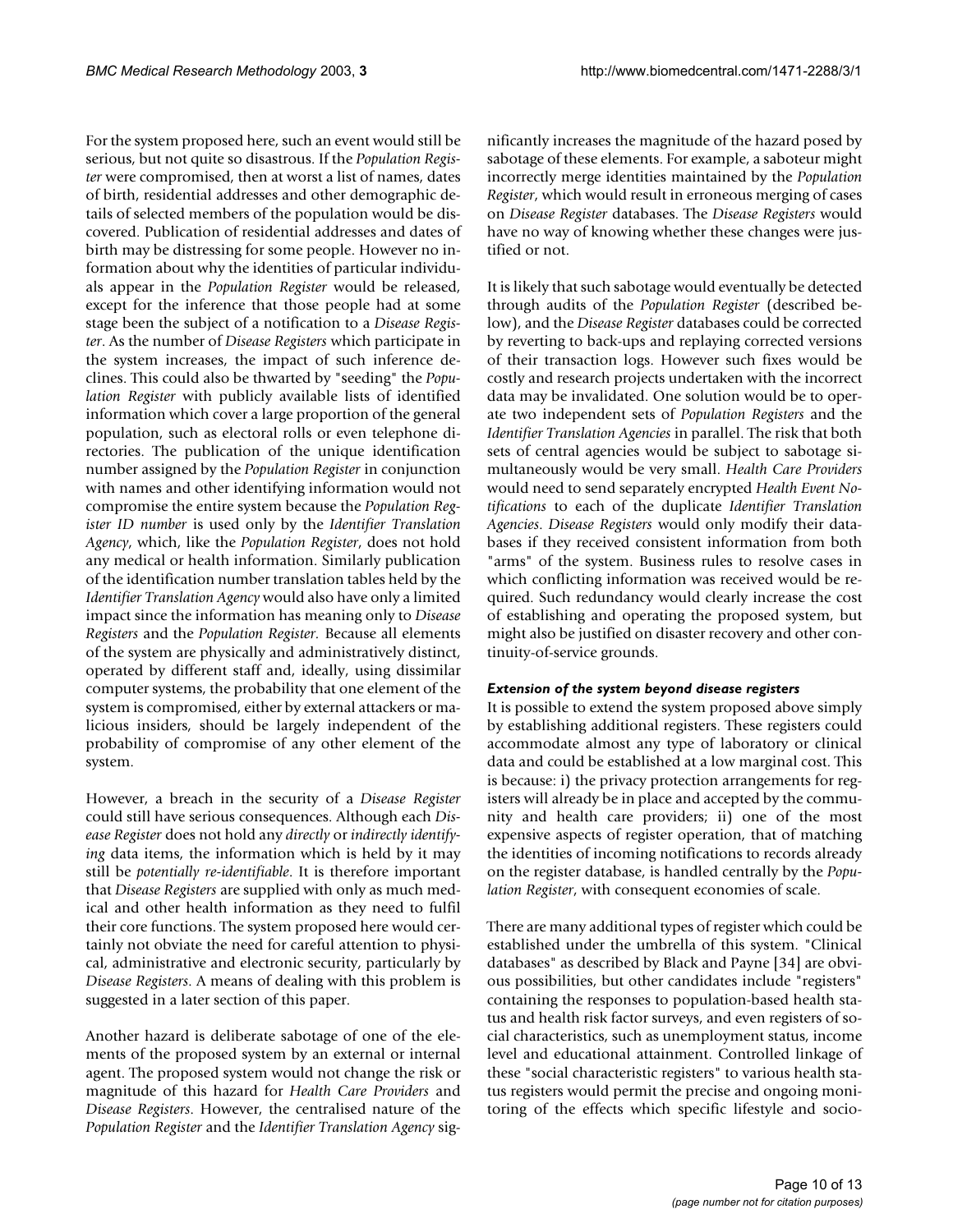economic factors have on particular health outcomes, and vice-versa.

The system could also address many of the privacy issues associated with genetic databases. Genetic databases contain realised genotype information about individual subjects. With the advent of micro-arrays and other tools for the characterisation of individual genomes, tissue banks and blood sample collections should perhaps be thought of as databases of latent genotype information [35][36][37]. Tissue banks and blood sample collections would act as physical repositories for samples and as data stores for realised genotype information, but would be required to operate in conjunction with a "tissue register". Institutions would assign a unique, arbitrary ID number to each sample before sending the material to the tissue bank or blood sample collection. Institutions would also send a corresponding "notification" to the *Identifier Translation Agency*, comprising i) the demographic, medical and other details for each tissue or blood sample, encrypted with the public key of the tissue register; ii) the sample ID number, encrypted with the public key of the *Identifier Translation Agency*; and c) the *directly* and *indirectly identifying* personal details, encrypted with the public key of the *Population Register*. The *Identifier Translation Agency* would map the sample ID to a new, unique tissue register ID number and would forward this, together with the stillencrypted medical details, to the tissue register. The tissue register ID would also be mapped by the *Identifier Translation Agency* to the Population Register ID returned to it by the *Population Register*, in the usual fashion. Thus, tissue banks (and blood sample collections) would have access to *anonymous* genetic material and derived genotype information. Tissue registers would hold medical and demographic details for each sample, but no *directly* or *indirectly identifying* information, and would not have access to any genetic material or genotype information. Tissue banks would need to formally apply to a *PCPC* in order to obtain the authorisation required to link their samples to the corresponding medical and demographic details held by the tissue register. Similarly, tissue registers would require a *PCPC* to forward an authorisation to the *Identifier Translation Agency* before the tissue register could link its data to data held by a *Disease Register*.

## *Technical implementation*

There do not appear to be any major technical impediments to the implementation of the system proposed in this paper. PKI software is widely available now that the United States patent on the most popular algorithm for public key cryptography has expired and export restrictions on cryptographic software have been relaxed by most governments. Standards and frameworks for the communication of structured health information, such as HL7 [38] or CorbaMED [39], are now widely accepted.

The functionality of the *Population Register* is available in a number of off-the-shelve software products which conform to the CorbaMED Person Identification Service (PIDS) specification [40].

There are a number of reasons why it would be desirable to implement the system proposed in this paper using free, open source software components. [41] Firstly, much of the data processing infrastructure required by the system needs to be shared by many participants. It therefore makes sense to defray the cost of developing, customising and maintaining these components for many different computing platforms by making the program code freely available and modifiable under an open source license. Secondly, there needs to be a high degree of community confidence in the security and technical excellence of the system components. A fundamental principle of cryptography, enunciated 120 years ago by Auguste Kerckhoffs, is that the only parts of a cryptographic system which should be kept secret are the keys – it should be assumed that the implementation and algorithmic details for any system will eventually fall into the hands of the enemy, so it is best to make them available for open scrutiny from the outset [42]. Open source licensing would permit broadbased and ongoing auditing of the software components used by the system.

At the time of writing, at least one scalable, open source, probabilistic record linkage engine suitable for use in the *Population Register* was known to be under development [43]. Mature public key infrastructure and store-and-forward communication components are also freely available, but other parts of the system would need to be specially written. There is no reason why this work could not be shared by groups located in many countries.

## *Weaknesses and possible solutions*

There are a number of potential weaknesses in the system proposed in this paper. These include its apparent complexity and the need for all participating parties to adopt and adhere to information standards and protocols. Despite the apparent complexity, it should be possible to promote the system to legislators and the general public in quite simple terms: names, addresses and other identifying information are split off from medical details at source and are separately transmitted and stored at all stages thereafter. Incorporation of the required data processing standards and protocols should not present difficulties for new information systems or existing systems undergoing major revision, but may be problematic for "legacy" systems.

Another weakness of the system as proposed is the residual hazard posed by the *potentially re-identifiable* information held by each *Disease Register*. One method of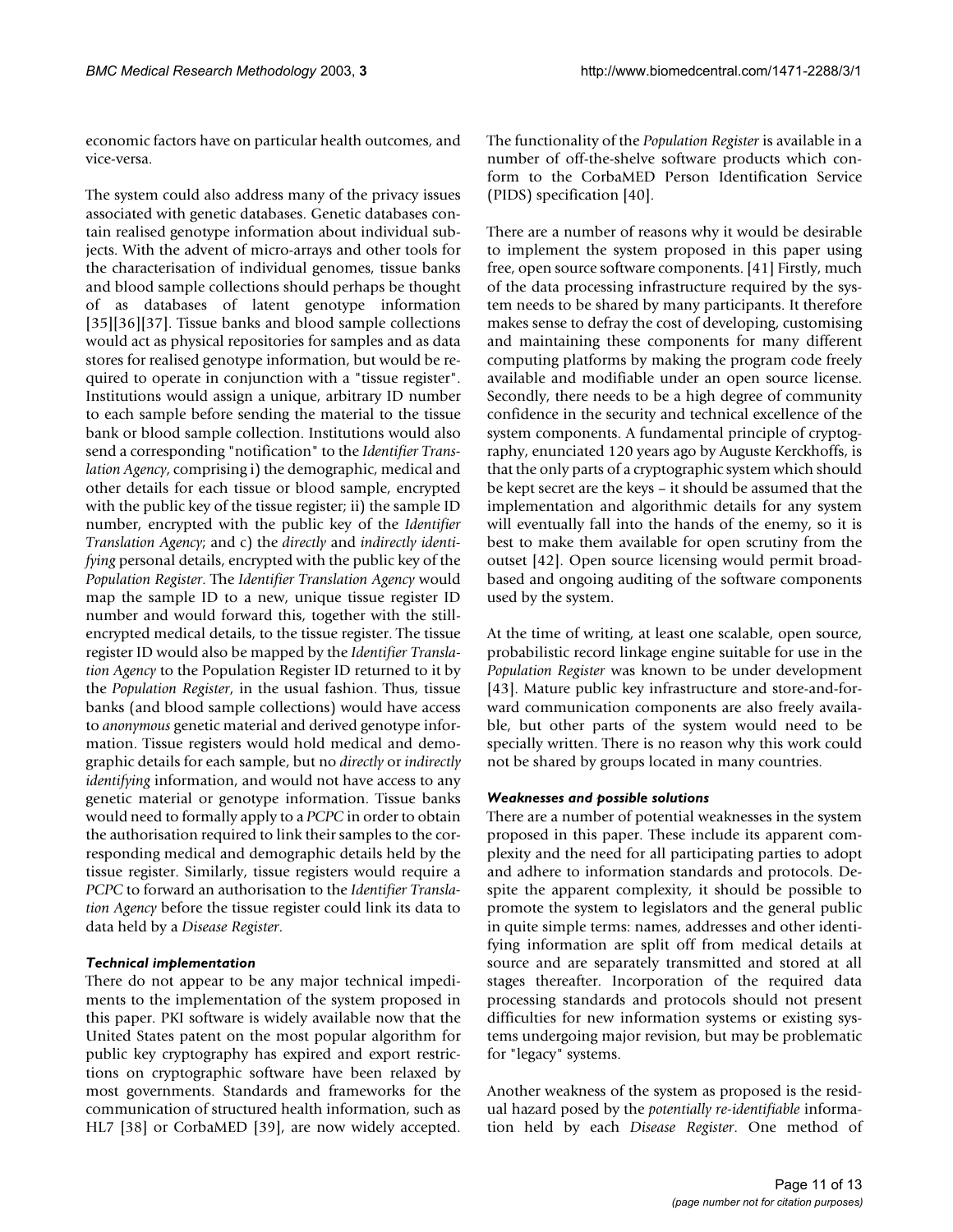reducing this hazard would be to "vertically partition" those *Disease Registers* which hold particularly sensitive data into a series of "*sub-Registers*", each of which would receive and accumulate only a small subset of the data items required by a *Disease Register* as a whole for each case of disease (or for each health event). From a security standpoint, it would be quite acceptable for *sub-Registers* belonging to different *Disease Registers* to be co-located and co-administered. Such sharing of resources by unrelated *sub-Registers* would substantially reduce the marginal cost of vertically partitioning *Disease Registers* in this way. Subsets of *sub-Register* data would generally need to be reassembled into complete *Disease Register* data sets (which are *potentially re-identifiable*) inside *Secure Research Facilities* in order to carry out complex statistical analyses. However, selection of those research subsets, as well as routine reporting and other descriptive epidemiology, could be carried out without re-assembling the vertically partitioned sub-Register data, through the use of "fusion queries" as described by Yernini *et al.* [44]. This would appear to be a fruitful area for further research and development.

Perhaps the most significant weakness of the system is the high degree of trust which *Disease Registers* must place in the *Population Register* to do its job correctly. If the *Population Register* fails to determine that two identities represent the same person, or vice-versa, then *Disease Registers* may incorrectly interpret two notifications of the same case of disease as representing two cases, or two notifications as incorrectly representing the same case. This is a problem which already afflicts most disease registers to some degree – the critical question is how much worse would a centralised identity matching agency, which does not have access to any medical details, be at this task? Kelman *et al.* [32] have suggested that the inevitable reduction in the effectiveness of identity matching may be an unavoidable cost which researchers and *Disease Registers* have to pay in order to permit their work to continue in an environment in which privacy is given greater importance than in the past. At the very least, the magnitude of this currently unquantified trade-off in matching effectiveness needs to be measured through empirical studies. Even if the loss of matching effectiveness is small, it would be possible to allow *Disease Registers* to link their databases with that of the *Population Register* (via the *Identifier Translation Agency* mappings) from time to time in order to carry out audits of the effectiveness of the identity matching provided by the *Population Register*, and to suggest merges and splitting of identities based on the extra medical information held by the *Disease Registers*. Such audits would need to be undertaken at a *Secure Research Facility*, under strict and independent supervision, to ensure that the identity and disease information were brought together only transiently and that no copies of the linked information were retained by anyone.

#### **Summary**

The system proposed in this paper offers the prospect of a federation of disease registers and genetic and social databases which would simultaneously provide better protection of personal privacy and maintenance of confidentiality, while enabling cheaper and more efficient linking of data for research purposes.

To many readers, it might seem unlikely that the level of community consensus necessary for the commissioning of such a system could ever be achieved. This may be true, but we must be careful not to overlook the potential for building intrinsically more secure population-based health information systems provided by modern, networked computing environments. It is therefore important that alternatives to traditional methods for collecting, storing and using biomedical and social research data are proposed and consequently exposed to scrutiny by information security experts, researchers and interested members of the general community, alike. This will take time. In the interim, it may be possible to implement the proposed system in the more circumscribed environments of consortia of health care institutions which are engaged in collaborative research.

#### **Author Contributions**

The author was responsible for all aspects of this paper.

#### **Competing interests**

None declared.

## **Acknowledgements**

The author thanks the reviewers for their prompt, detailed and helpful comments, which motivated substantial improvements to the paper.

#### **References**

- 1. Stroup NE, Zack MM and Wharton M **Sources of Routinely Collected Data for Surveillance.** *Principles and Practice of Public Health Surveillance (Edited by: SE Teutsch, RE Churchill) Oxford, Oxford University Press* 1994, 51-56
- 2. Anderson RJ **[Information technology in medical practice: safe](http://www.ncbi.nlm.nih.gov/entrez/query.fcgi?cmd=Retrieve&db=PubMed&dopt=Abstract&list_uids=10078187)[ty and privacy lessons from the United Kingdom.](http://www.ncbi.nlm.nih.gov/entrez/query.fcgi?cmd=Retrieve&db=PubMed&dopt=Abstract&list_uids=10078187)** *Med J Aust* 1999, **170:**181-184
- 3. Kelly G **[Patient data, confidentiality, and electronics.](http://www.ncbi.nlm.nih.gov/entrez/query.fcgi?cmd=Retrieve&db=PubMed&dopt=Abstract&list_uids=9529395)** *BMJ* 1998, **316:**718-719
- 4. Vandenbroucke JP **[Maintaining privacy and the health of the](http://www.ncbi.nlm.nih.gov/entrez/query.fcgi?cmd=Retrieve&db=PubMed&dopt=Abstract&list_uids=9563980) [public.](http://www.ncbi.nlm.nih.gov/entrez/query.fcgi?cmd=Retrieve&db=PubMed&dopt=Abstract&list_uids=9563980)** *BMJ* 1998, **316:**1331-1332
- 5. Al-Shahi R and Warlow C **[Using patient-identifiable data for ob](http://www.ncbi.nlm.nih.gov/entrez/query.fcgi?cmd=Retrieve&db=PubMed&dopt=Abstract&list_uids=11053151)[servational research and audit.](http://www.ncbi.nlm.nih.gov/entrez/query.fcgi?cmd=Retrieve&db=PubMed&dopt=Abstract&list_uids=11053151)** *BMJ* 2000, **321:**1031-1032
- 6. Helliwell T, Hinde S and Warren V **[Cancer registries fear collapse](http://www.ncbi.nlm.nih.gov/entrez/query.fcgi?cmd=Retrieve&db=PubMed&dopt=Abstract&list_uids=11264198) [\[letter\].](http://www.ncbi.nlm.nih.gov/entrez/query.fcgi?cmd=Retrieve&db=PubMed&dopt=Abstract&list_uids=11264198)** *BMJ* 2001, **322:**730
- 7. Kmietowicz Z **[Registries will have to apply for right to collect](http://www.ncbi.nlm.nih.gov/entrez/query.fcgi?cmd=Retrieve&db=PubMed&dopt=Abstract&list_uids=11358765) [patients' data without consent.](http://www.ncbi.nlm.nih.gov/entrez/query.fcgi?cmd=Retrieve&db=PubMed&dopt=Abstract&list_uids=11358765)** *BMJ* 2001, **322:**1199
- 8. Verity C and Nicoll A **[Consent, confidentiality, and the threat](http://www.ncbi.nlm.nih.gov/entrez/query.fcgi?cmd=Retrieve&db=PubMed&dopt=Abstract&list_uids=12016192) [to public health surveillance.](http://www.ncbi.nlm.nih.gov/entrez/query.fcgi?cmd=Retrieve&db=PubMed&dopt=Abstract&list_uids=12016192)** *BMJ* 2002, **324:**1210-1213
- 9. Snaedal J **[The ethics of health sector databases.](http://www.ncbi.nlm.nih.gov/entrez/query.fcgi?cmd=Retrieve&db=PubMed&dopt=Abstract&list_uids=135527)** *eHealth International* 2002, **1:**6
- 10. Schneier B **Applied Cryptography** *New York, John Wiley and Sons Inc.* 1996, 31-32
- 11. Etheridge Y **[PKI \(public key infrastructure\) how and why it](http://www.ncbi.nlm.nih.gov/entrez/query.fcgi?cmd=Retrieve&db=PubMed&dopt=Abstract&list_uids=11213609) [works.](http://www.ncbi.nlm.nih.gov/entrez/query.fcgi?cmd=Retrieve&db=PubMed&dopt=Abstract&list_uids=11213609)** *Health Manag Technol* 2001, **22:**20-21